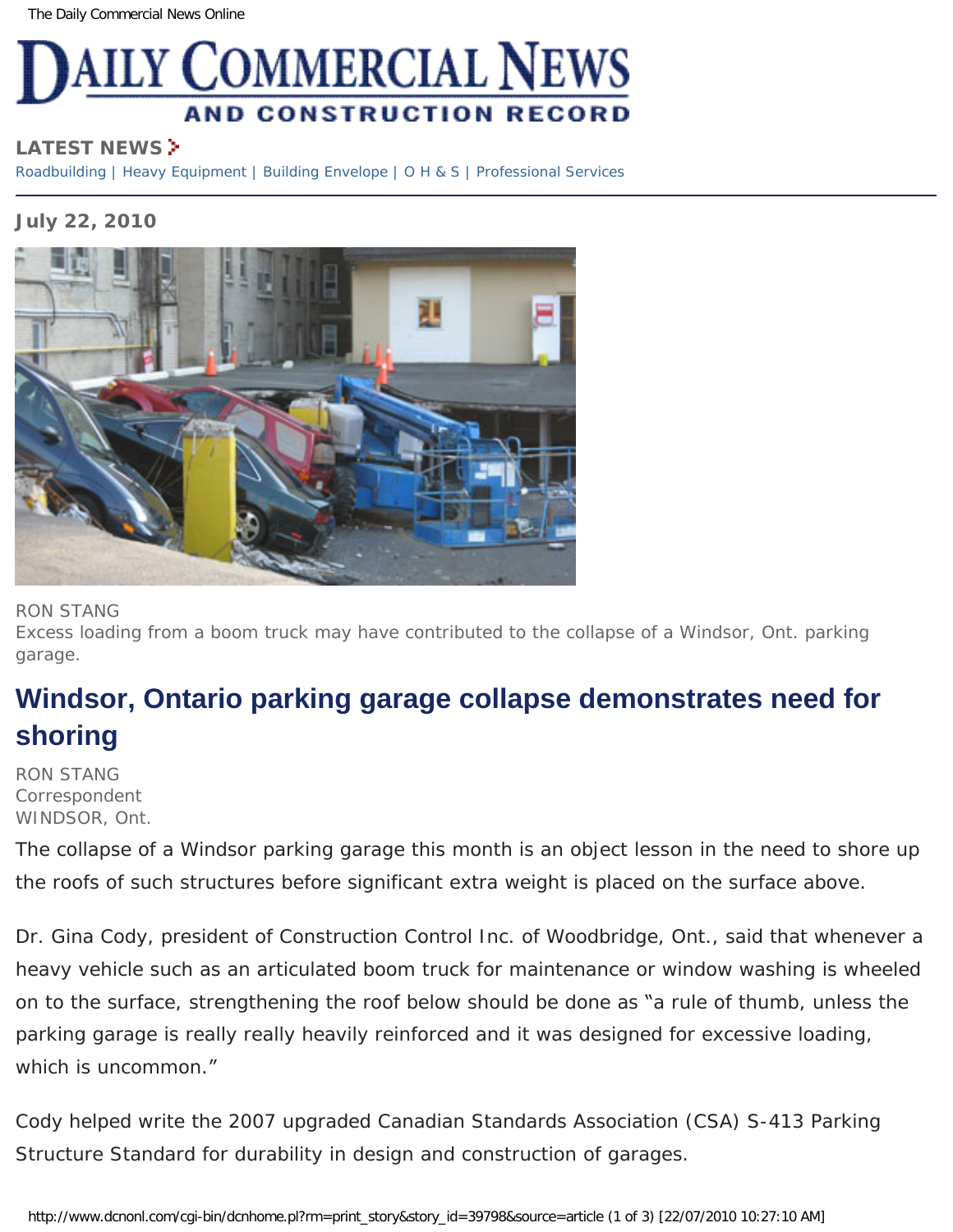Cody said parking garage owners should be wary of adding any major weight to the structures.

"The minute you bring in equipment that could have 10,000 to 15,000 pounds of loading that would be in addition to what the slab is designed for it's asking for trouble," she said.

Cody said garage levels or floors should therefore be reinforced by using post shores and shoring frames.

Cody was speaking in the wake of a small parking garage collapse in Windsor July 8, apparently caused by excess weight from a zoom boom truck. This was in addition to an extra layer of asphalt applied to the street level surface of the garage at some point in the past, which had weakened it.

There were no deaths though the boom operator, who was washing windows on an adjacent building, suffered injuries and was taken to hospital when the surface collapsed below his vehicle and he fell to the garage's underground parking level. The 140-foot by 109-foot structure near downtown Windsor was a paved surface lot with one underground floor.

Windsor engineer Norm Becker, hired by the garage's owner, Romalist Developments Ltd. to investigate the collapse, said the "dead weight" from asphalt resurfacing done some years ago contributed to the failure.

He said garage owners need to consult engineers before doing such repairs because the additional layer of asphalt can weaken the structure.

The repairs were done prior to Romalist's purchase of the garage three years ago, the company's lawyer Marianna Arpino said.

Cody said that garage owners, when ordering repairs, sometimes, "forget to go back and check the drawings and that shows how important it is to really hold on to your structural drawings for the original design."

Bill Jean, acting executive director for the City of Windsor building department, said the garage was built 42 years ago and the city has no record of a permit being taken out by a previous owner to add the layer of asphalt. He said they "should have" done so.

The boom weighed about 22,000 pounds. The collapse occurred in the southern half of the lot.